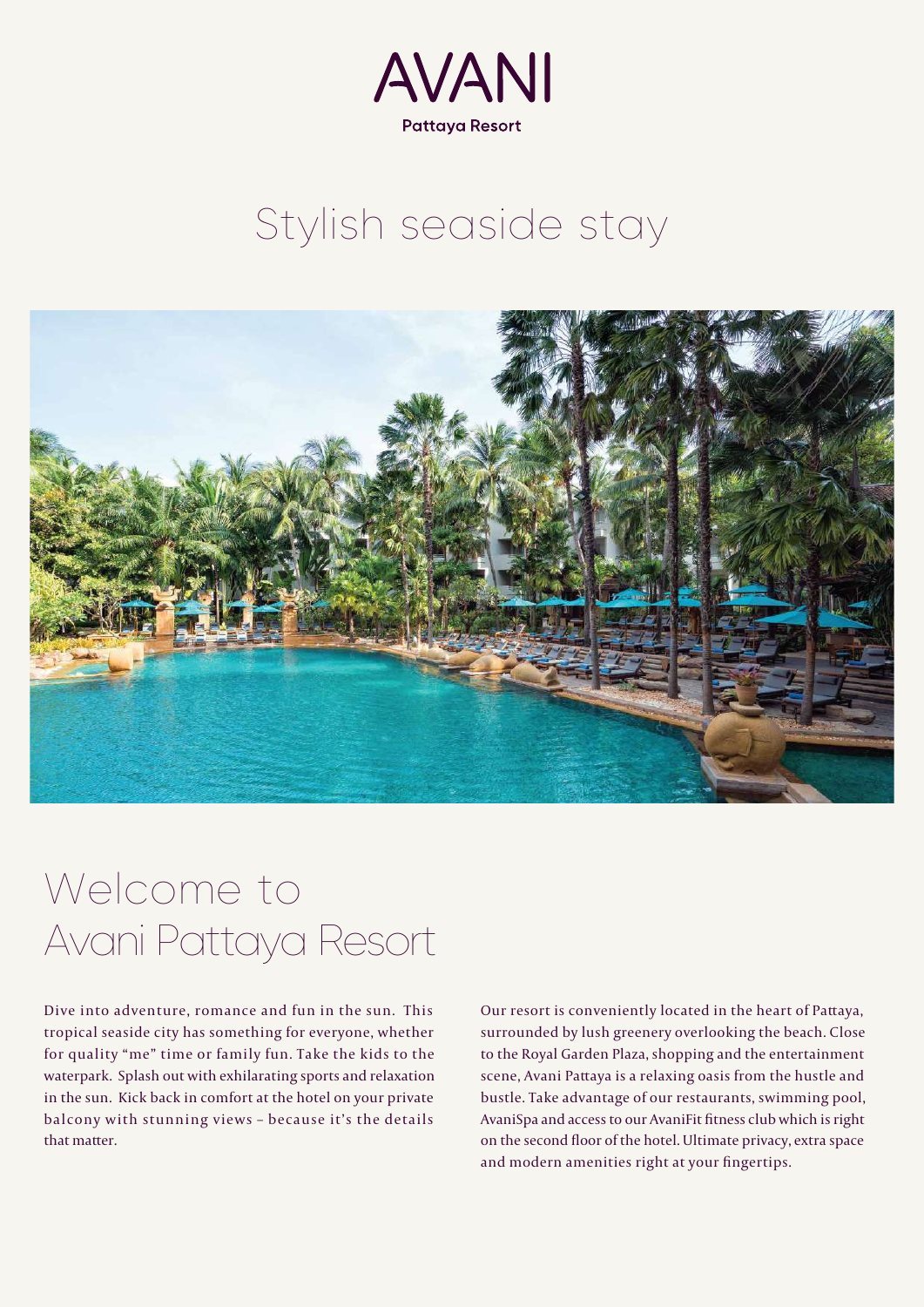## Wake to the wave, simple pleasure by the sea

Watch the sunset from your private balcony. Wind down underneath your personal rain shower. Slip into your comfy bed. Every room at our Pattaya beach resort is created for your comfort and privacy. Escape to the water's edge and discover what calm really feels like.

### Guestroom Features

- Private balcony overlooking lush gardens
- Floor-to-ceiling windows
- King or twin beds
- Complimentary in-room WiFi
- Avani sleep satisfaction bedding
- Bathtub in some rooms and rain shower
- Sofa chairs and coffee table
- Stocked minibar
- Complimentary tea and coffee making facilities
- Refrigerator
- Individually controlled air conditioning
- In-room safe
- Bathrobes and slippers
- Interconnecting rooms available





| Room Type                   | Total     | Room Size<br>(sqm) | Maximum<br>Capacity                 |
|-----------------------------|-----------|--------------------|-------------------------------------|
| Avani Garden View Room      | 133 Rooms | 38                 | 3 Adults or 2 Adults + 1 Child      |
| Avani Garden Plus Room      | 48 Rooms  | 38                 | 3 Adults or 2 Adults + 1 Child      |
| Avani Sea View Room         | 60 Rooms  | 38                 | $3$ Adults or $2$ Adults $+1$ Child |
| Avani Sea View Plus Room    | 23 Rooms  | 38                 | 3 Adults or 2 Adults + 1 Child      |
| Avani Sea View Corner Suite | 4 Rooms   | 45                 | 3 Adults or 2 Adults + 1 Child      |
| Avani Terrace Junior Suite  | 25 Rooms  | 52                 | 2 Adults                            |
| Avani Villa                 | 1 Rooms   | 48                 | 2 Adults                            |
| Avani Spa Villa             | 1 Rooms   | 52                 | 2 Adults                            |
| Avani One Bedroom Suite     | 4 Rooms   | 70                 | 3 Adults or 2 Adults + 1 Child      |
| Avani Presidential Suite    | 1 Rooms   | 120                | 6 Adults 4 Adults + 2 Children      |
| <b>Total</b>                | 300 Rooms |                    |                                     |



# Meet. Greet. Great.

Flexible meeting rooms. The latest tech. We know exactly what your next event or meeting in Pattaya needs. Let us deliver the details you want, while you get down to business.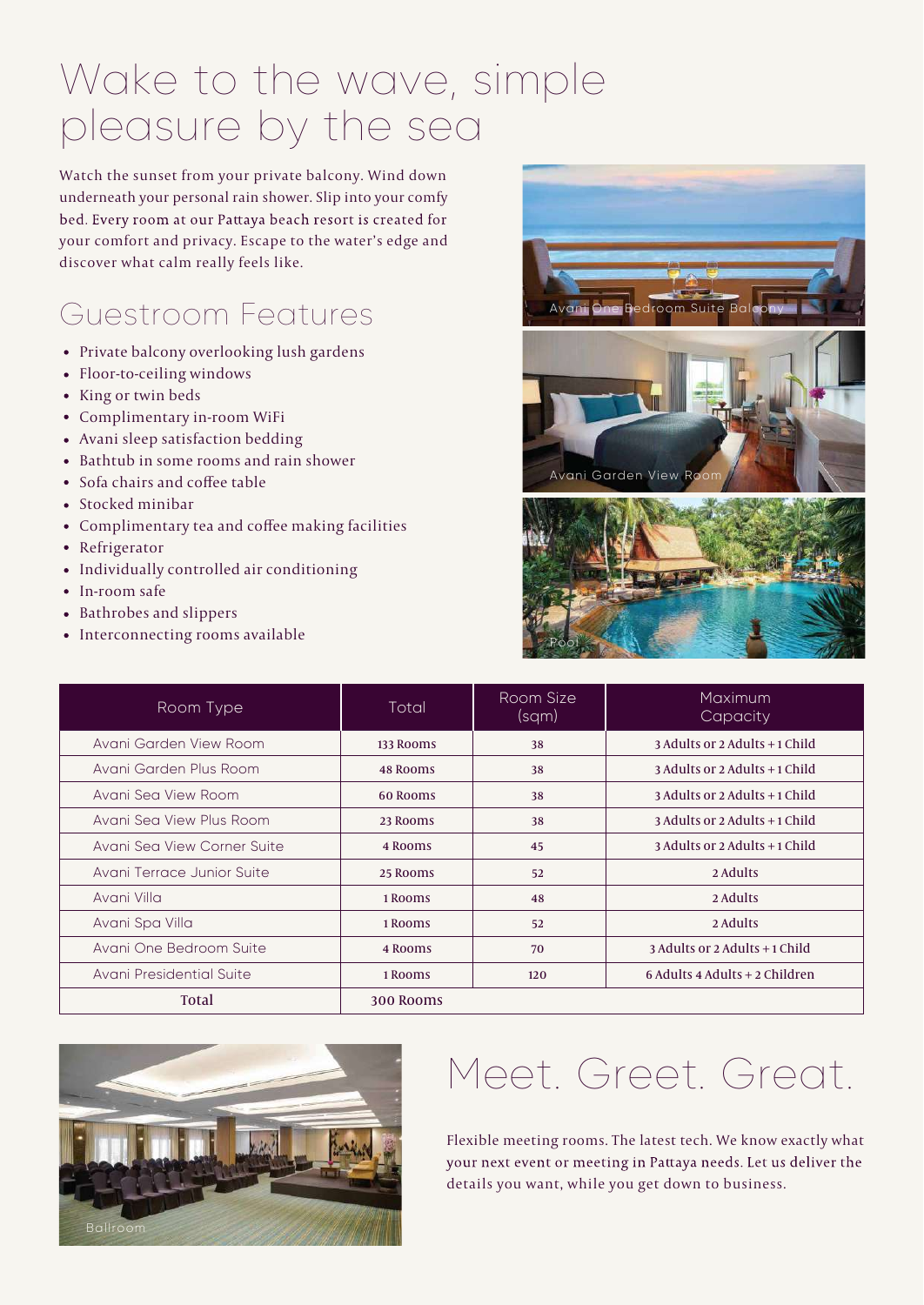## Conference Faclities

| Room Name       | Area           |                |           | <b>Dimensions</b> |                                                                                                                                                                                                                                                                                                                                                                                                                           | <b>Seating Options</b>                                            |           |                                                    |                |          |                                                                                              |
|-----------------|----------------|----------------|-----------|-------------------|---------------------------------------------------------------------------------------------------------------------------------------------------------------------------------------------------------------------------------------------------------------------------------------------------------------------------------------------------------------------------------------------------------------------------|-------------------------------------------------------------------|-----------|----------------------------------------------------|----------------|----------|----------------------------------------------------------------------------------------------|
|                 |                |                | (WxLxH)   |                   | <b>Theatre</b>                                                                                                                                                                                                                                                                                                                                                                                                            | <b>Classroom</b>                                                  | U-shape   | <b>Boardroom</b>                                   | <b>Banquet</b> | Cocktail | H-square<br>$\begin{array}{ccc} \bullet & \bullet & \bullet & \bullet & \bullet \end{array}$ |
|                 | M <sup>2</sup> | $\mathsf{E}^2$ | M         | Ft.               | $\begin{array}{ c c c c }\hline \textbf{0} & \textbf{0} & \textbf{0} & \textbf{0} & \textbf{0} & \textbf{0} & \textbf{0} & \textbf{0} & \textbf{0} & \textbf{0} & \textbf{0} & \textbf{0} & \textbf{0} & \textbf{0} & \textbf{0} & \textbf{0} & \textbf{0} & \textbf{0} & \textbf{0} & \textbf{0} & \textbf{0} & \textbf{0} & \textbf{0} & \textbf{0} & \textbf{0} & \textbf{0} & \textbf{0} & \textbf{0} & \textbf{0} &$ | $\overline{000}$ $\overline{000}$<br>$\overline{}$<br>$500 - 500$ | <u>  </u> | 00000<br>$\bullet \bullet \bullet \bullet \bullet$ | 4              | W.       | ΠÞ<br>gШ<br>$\bullet \bullet \bullet \bullet \bullet$                                        |
| <b>Ballroom</b> | 352            | 3789           | 16x24x3   | 52x78.7x9.8       | 300                                                                                                                                                                                                                                                                                                                                                                                                                       | 150                                                               | n/a       | n/a                                                | 220            | 300      | 150                                                                                          |
| Orchid Garden   | 192            | 2066           | 8x24x3    | 26x78.7x9.8       | 150                                                                                                                                                                                                                                                                                                                                                                                                                       | 130                                                               | 70        | 70                                                 | 80             | 150      | 80                                                                                           |
| Rose Garden     | 160            | 1722           | 8x20x3    | 26x65.6x9.8       | 120                                                                                                                                                                                                                                                                                                                                                                                                                       | 100                                                               | 60        | 70                                                 | 70             | 120      | 70                                                                                           |
| Chaba           | 80             | 861            | 5x16x2.75 | 16.4x52x9         | 40                                                                                                                                                                                                                                                                                                                                                                                                                        | 15                                                                | 14        | 14                                                 | n/a            | n/a      | n/a                                                                                          |





# A World of flavours

Hearty or healthy. Sit down or on the go. High energy or relaxed. Whatever your appetite, we've got some of the best restaurants in Pattaya. Indulge in old favourites, or try new things, all prepared with local produce and skillful hands. The only hard part is choosing where you want to eat or drink today.

#### **Garden Cafe** 6:00 am – 11:00 pm

We've got endless options for munching at our all-day dining restaurant. Go a la carte and more. An empty stomach is the only requirement!

#### **Benihana** 12:00 noon -12:00 midnight

Welcome to the tastiest show in town. At Benihana, you'll be treated to a teppanyaki chef dicing and searing before your eyes.

#### **Sala Rim Nam** 12:00 noon – 10:00 pm

Feast on traditional Thai delights shaded by lotus ponds and leafy palms.





#### **Elephant Bar** 10:00 am – 11:00 pm

Sit back and enjoy fresh, honest eats in our relaxing hotel lobby.

### **Manao Bar** 6:00 am – 8:00 pm

Enjoy snacks in the sun by the pool or at while staying cool at our swim-up bar.

### **The Pantry** 6:00 am -11:00 pm

Fresh, tasty bites on the go with artisan salads and sandwiches, cold pressed juices and more.